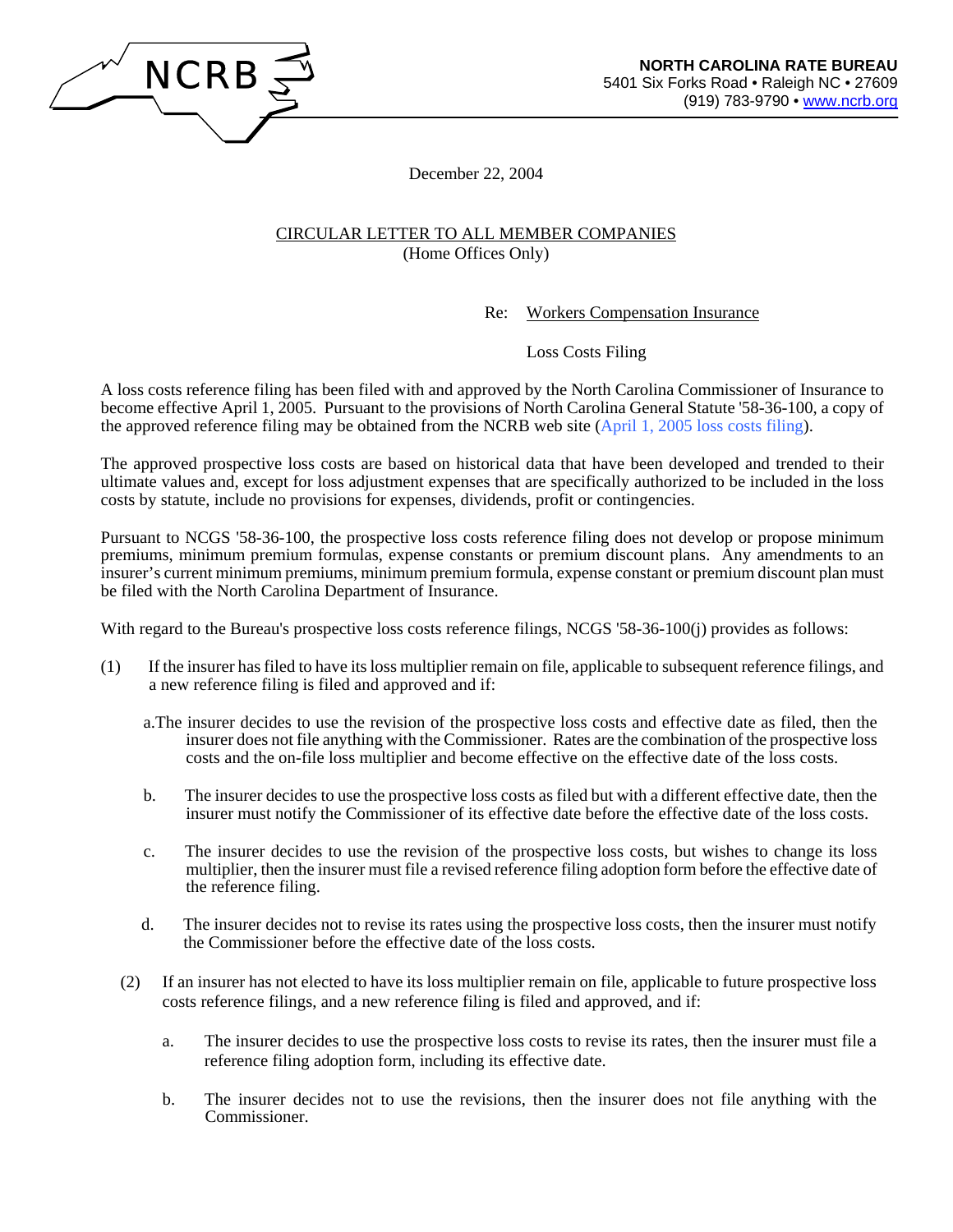c. The insurer decides to change its multiplier, then the insurer must file a reference filing adoption form referencing the current approved prospective loss costs, including its effective date and, if applicable, its loss costs modification factor and supporting documentation. The insurer shall not make a change to its loss cost multiplier based on any reference filing other than the current approved reference filing.

Included in Exhibit III of the filing are approved advisory Miscellaneous Values and Retrospective Rating Plan State Special Rating Values. Pursuant to NCGS '58-36-100(l), as a result of the Commissioner's approval of the miscellaneous and Retrospective Rating Plan values, (i) a carrier may elect to implement the values, in which event the carrier need not file anything with the Commissioner; (ii) a carrier may elect to implement the values with a different effective date, in which event the carrier must notify the Commissioner of its effective date before the effective date of the Bureau filing; (iii) a carrier may elect not to implement the values, in which event the carrier must notify the Commissioner before the effective date of the Bureau filing; or (iv) a carrier may elect to implement the values with modifications, in which event the carrier must file the modifications with the Commissioner, must specify the basis for the modifications and must specify the carrier's proposed effective date, if different from the effective date of the Bureau filing.

With regard to the Loss Elimination Ratios shown with the advisory Miscellaneous Values, a carrier should file with the Commissioner its factor(s) to be applied to the approved Loss Elimination Ratios or its own table of deductible percentages. Similarly, with regard to the Retrospective Rating Plan, each carrier should file its factor(s) to be applied to the Excess Loss Pure Premium Factors and Excess Loss and Allocated Expense Pure Premium Factors or file its own tables. It is the Rate Bureau's interpretation of the statute that, if the factors for these tables have previously been filed and approved, or, if filed on or after September 1, 1997 and not disapproved, and, if the factors will not be revised, they may be applied to the April 1, 2005 tables without a new filing with the Commissioner.

Note: The obligations of carriers with respect to use of the prospective loss costs and use of the advisory Miscellaneous Values and Retrospective Rating Plan State Special Rating Values are different. The statutory provisions with regard to use of the approved prospective loss costs and an insurer's loss multiplier are set forth in NCGS '58-36-100, portions of which have been quoted above. With respect to the advisory Miscellaneous Values and Retrospective Rating Plan State Special Rating Values, a carrier is required to implement those values effective April 1, 2005 unless it makes a filing with the Commissioner indicating that it elects to do otherwise, as described above.

As previously stated, except for loss adjustment expenses, the approved prospective loss costs include no provisions for expenses. For your information, the premium tax is currently 2.5% of premium and the insurance regulatory charge is 7.0% of the premium tax for the 2004 calendar year.

The North Carolina Department of Insurance (a) Reference Filing Adoption Form, (b) Summary of Supporting Information Form - Calculation of Company Loss Costs Multiplier and (c) Summary of Supporting Information Form - Expense Provisions Exhibit, which have been developed for insurers to file their loss costs multipliers and/or amend minimum premium formulas, expense constants or premium discount schedules, may be found under ["Publications](http://www.ncrb.org/ncrb/workers%20comp%20services/workers%20comp%20services.htm)" at the Workers Comp Services section of the Rate Bureau's web site.

Note: The Reference Filing Adoption Form should be completed to show NCDOI File Number: PC075880, NCRB Reference Filing Number: September 3, 2004 and NCRB Effective Date: April 1, 2005. Item 7, "Provision for loss based assessments" of the Summary of Supporting Information Form - Calculation of Company Loss Costs Multiplier should be completed to include .00 .

Duplicate copies of the reference filing adoption forms (with a postage-paid, self-addressed envelope) are to be submitted to:

> Mr. Fred Fuller, Deputy Commissioner Property and Casualty Division North Carolina Department of Insurance 1201 Mail Service Center, 430 North Salisbury Street Raleigh, North Carolina 27699-1201

Pursuant to NCGS '58-36-100, a copy of each insurer's filing must also be sent to the North Carolina Rate Bureau.